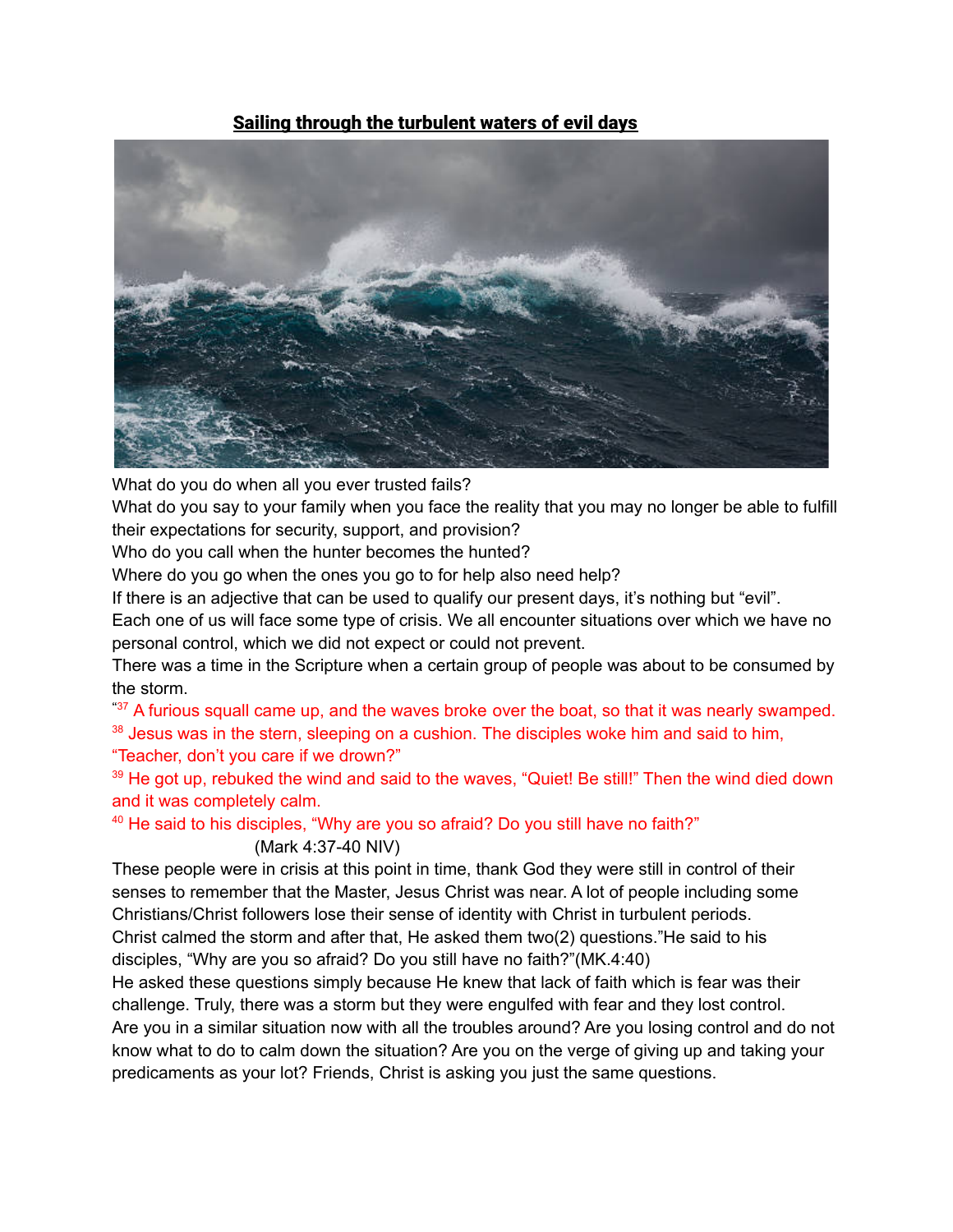When you allow fear to rule you, you end up dwelling on what could go wrong rather than what could go right. You celebrate challenges at the expense of needed solutions.

The promises of the Lord stand sure and forever. He can't lie, whatever He says has gone to action immediately and it is permanent.

"So be strong and courageous! Do not be afraid and do not panic before them. For the LORD your God will personally go ahead of you. He will neither fail you nor abandon you." (Deuteronomy 31:6NLT)

Beloved, utmost belief, and trust in Him are what you need at this time and henceforth. His words and promises are comprehensive, reliable, and the cure for any crisis.

He is your Father, Lord, and Savior. He is ever ready to take charge of you. Whatever He says is for all seasons, crisis or not.

"I am with you and will watch over you wherever you go, and I will bring you back to this land. I will not leave you until I have done what I have promised you."

#### (Genesis 28:15 NIV)

Everywhere you go and in whatever capacity or situation you may be; He is saying fear not, for He is ever with you. Do not be terrified or afraid.

"Then I said to you, "Do not be terrified; do not be afraid of them."

#### (Deuteronomy 1:29NIV)

I believe that is no longer new to you again that crises are inevitable, they abound. As the world is surviving an episode, multiple are coming up.

We are now soaked in the "whirl waters" of a financial crisis, energy crisis, different shades of pandemics, gun violence, kidnappings, racial discrimination and abuses, robberies, and war, among others.

Despite all the happenings, Jesus Christ, your Lord and Savior is saying; "do not be afraid".

## **Taking delivery of His promises**

At this point, the question you should be asking if you are yet to come under this coverage is how to take delivery or access these promises.

We shouldn't forget that there is a big difference between availability and accessibility. Ignorant believers are always in the custom of celebrating availability with nothing to show as a reward. Delivery and accessibility of His promises depend on your knowledge of Him. It is vital that you know Jesus Christ by accepting Him as your Lord and Savior.

"That I may know him, and the power of his resurrection, and the fellowship of his sufferings, being made conformable unto his death."(Philippians 3:10KJV)

It is only when you know Him and believes Him that you can enjoy His benefits which include His Power, His promises, and others. Knowing Him entitles you to the light. It must be known that in Him lies the needed light to see your heritage in redemption.

"In him was life; the life was the light of men." (John 1:4KJV)

In addition, in God's Kingdom, you only have it as far as you can conceive, see or think.

"I am giving all this land, as far as you can see, to you and your descendants as a permanent possession." (Genesis 13:15NLT)

And,

"For as he thinks in his heart, so is he." (Proverbs 23:7a NKJV)

Be connected, be spiritual, and receive the revelation.